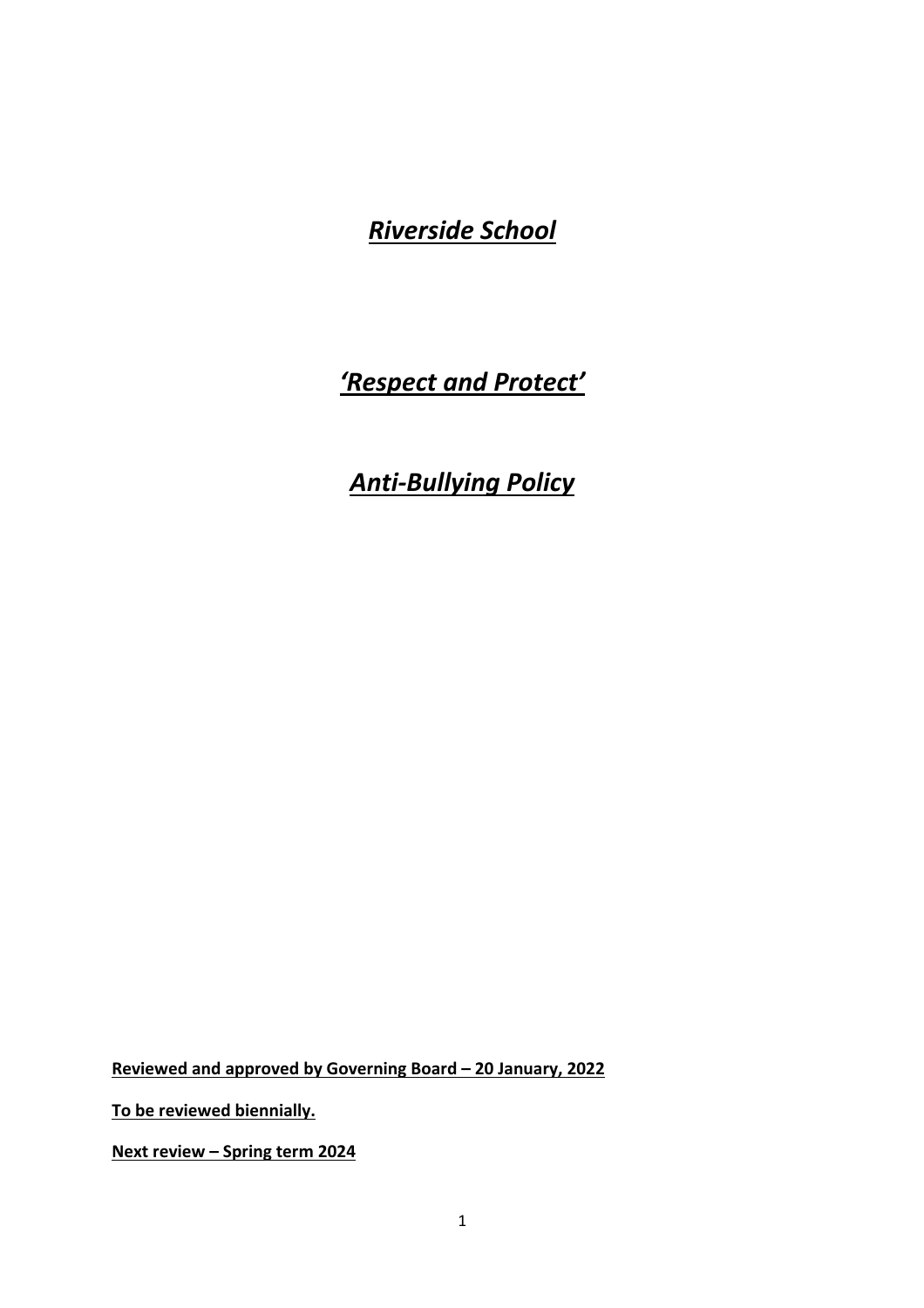## **CONTENTS**

| Statement of intent                                                 | 3 |
|---------------------------------------------------------------------|---|
| What is bullying?                                                   | 3 |
| Why do some people bully?                                           | 4 |
| How we aim to prevent bullying at Riverside                         | 4 |
| What should students do if they feel someone is bullying them       | 4 |
| What students should do if they think someone else is being bullied | 4 |
| Guidelines for Riverside staff                                      | 5 |
| <b>Reparations and sanctions</b>                                    | 5 |
| Information for parents                                             | 5 |
| 'Respect and Protect' / Anti-Bullying Week                          | 5 |
| Role of the Head Girl/Head Boy                                      | 6 |

*page*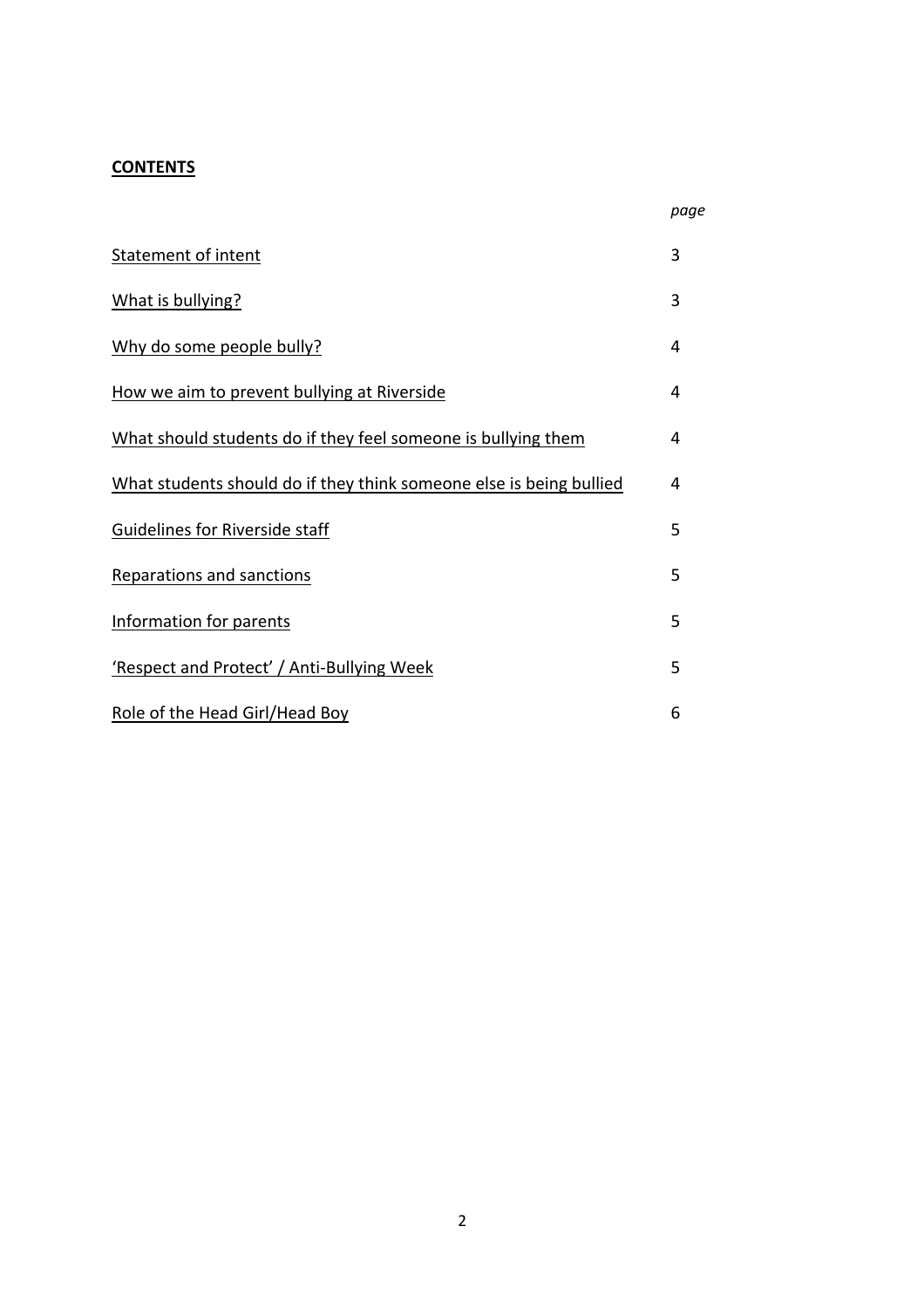#### **Statement of intent**

At Riverside we believe that everyone within the school community has the right to work, play and socialise in an environment where they feel safe and happy. Everyone has the right not to be bullied.

Bullying is an unacceptable and insidious activity in schools which can have a profound and debilitating effects on the individuals concerned (as bullies, victims or observers), and on the whole school community.

At Riverside we are committed to promoting positive interactions dealing with with the aim of and preventing bullying within the school. We have a clear set of procedures to deal with any incidences of bully that happen in our community. Through the implementation of our Policy we want to empower our students and support them in developing ways of preventing and counteracting bullying.

If bullying does occur at Riverside, we want students to let us know and to have confidence that the bullying behaviour will be dealt with promptly and effectively. We hope and expect that anyone who knows that bullying is happening within the school will tell us. We believe that we are a 'telling' school.

#### **What is bullying?**

Bullying is the deliberate, and often persistent use of verbal, psychological, emotional, social or physical aggression with the intention of hurting or undermining another person, usually someone who is powerless to resist. Bullying can be direct or indirect and will almost invariably result in pain or distress to the victim.

Some types of bullying are:

- Physical bullying
- Insulting someone's family or friends
- Racist bullying
- Homophobic bullying
- Sexist bullying
- Teasing someone about their disability
- Ignoring or deliberately leaving someone out of a group
- Insisting someone do something they don't want to do or preventing them from doing something they do want to do
- Malicious text messages , emails or messages via social media
- Making fun of someone because they find something difficult
- Making fun of someone because of how they look and behave
- Deliberately making someone feel bad about themselves

Not all disagreements or arguments between people could be classed as bullying. It is acceptable to have a difference of opinion with someone and tell them what your view is this is not the same as bullying them.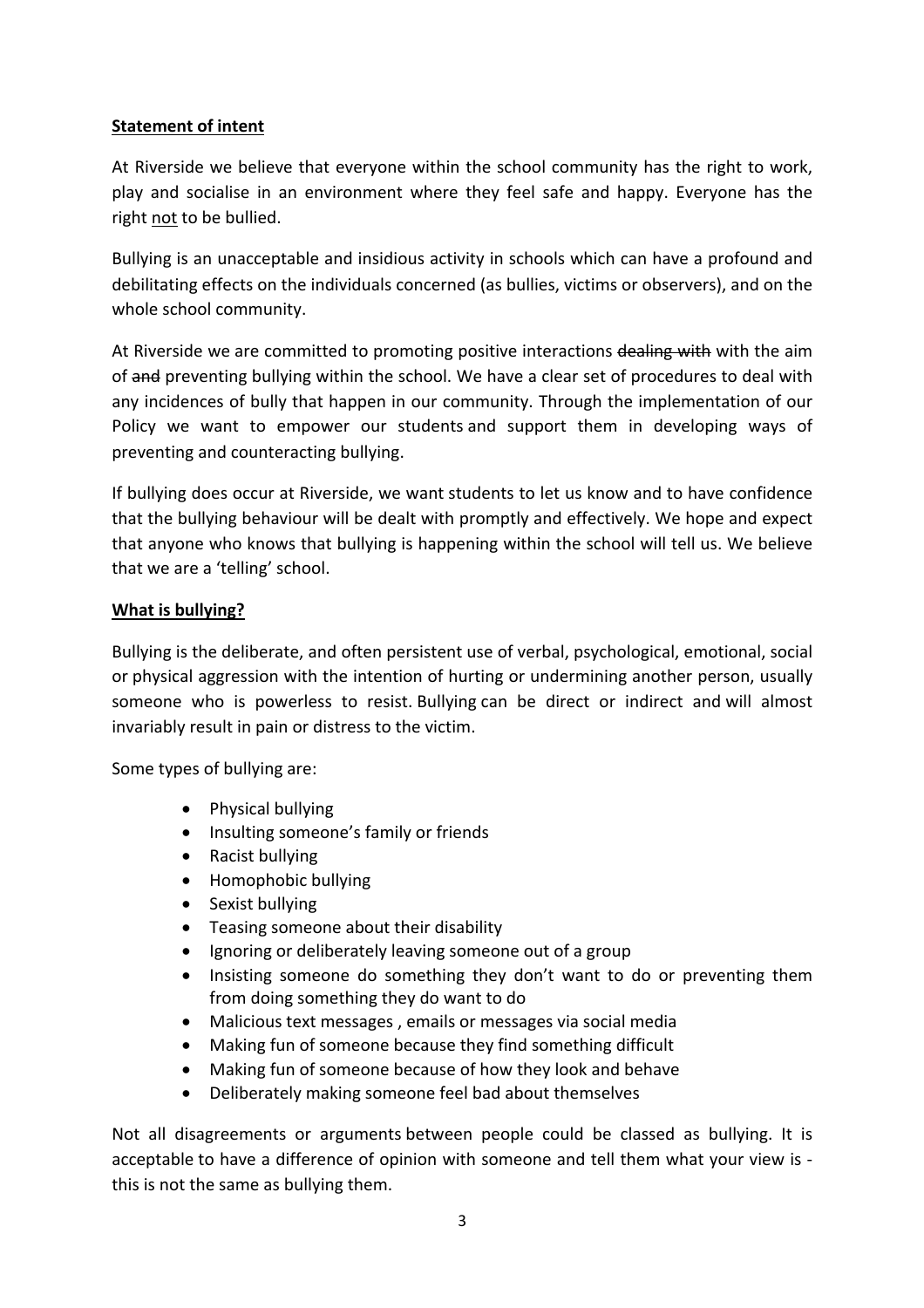Bullying is when someone deliberately or persistently tries to make another person feel bad. Staff at Riverside work hard to ensure that not only is all and any bullying reported, but that students understand what it is to be bullied.

## **Why do some people bully?**

Some reasons why people bully are:

- They are being bullied or have been bullied themselves and want to take their anger or frustration out on someone else
- The person they pick on annoys or unsettles them in some way
- They have seen people they respect use bullying behaviour
- They have never been told that this kind of behaviour is wrong
- They feel pressurised into acting this way by other people
- They have already been labelled as a bully and feel that nobody expects any different from them

#### **How we aim to prevent bullying at Riverside**

At Riverside we aim create a positive environment where bullying will not happen by ensuring that:

- All students understand and abide by the school rules
- All staff model good behaviour at all times our staff must be aware of and respect others' feelings at all times.
- All staff regularly explore and examine key points of this policy routinely with students to ensure everyone understands that bullying is not tolerated at Riverside.
- Key points of this policy have been produced in *Communicate in Print* form

## **What students should do if they feel someone is bulling them:**

- Tell or signal for them to stop
- Tell a member of staff
- Tell a friend or any other adult you trust
- Try not to let yourself be provoked into retaliating verbally or physically this will not help in the long run

#### **What students should do if they think someone else is being bullied**

- Tell a member of staff
- Tell a friend or any other adult you trust

## **Guidelines for Riverside staff**

- Always listen to any student who reports bullying
- Always be alert to any situation which could develop into bullying
- Always offer support/intervention if students are unable to resolve disagreements amicably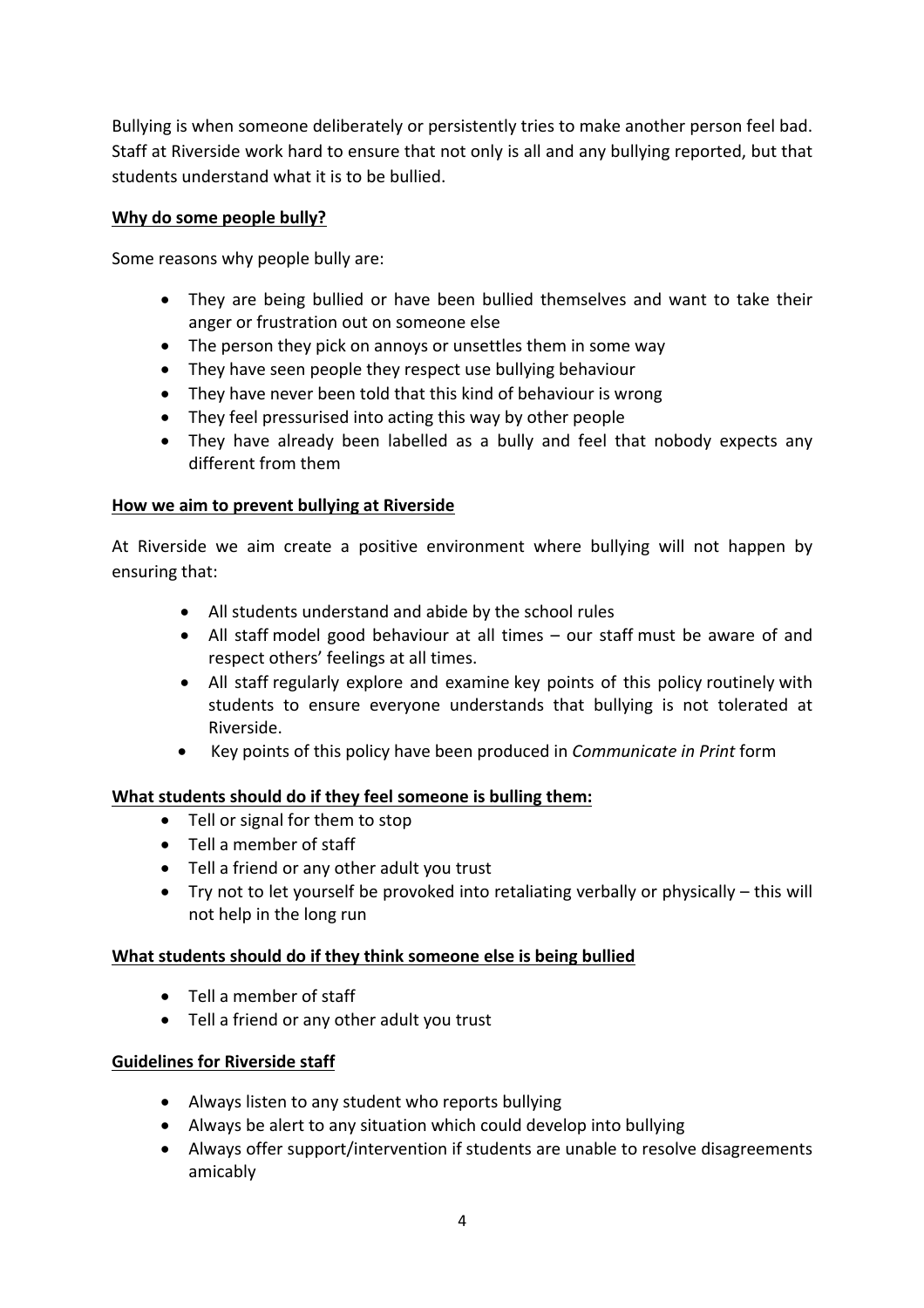- Always communicate with all those involved in the disagreement
- Always be sensitive to the location of any discussions that take place, and respect confidentiality
- Always acknowledge the feelings of the students involved
- Remember that an angry or upset student will generally need time out on their own to calm down. Do not try to insist that they apologise for their behaviour before they are ready to do so
- Always report the incident clearly and immediately the school's SOLAR System and incidents of discrimination pack may need to be used
- In the majority of cases, (unless there is a sound reason not to), parents should be contacted - ensure this is done sensitively. All incidents will be followed up and monitored by the school's senior management team

## **Reparations and sanctions**

The school has a wide range of sanction choices to tap into according to the levels of understanding of the students concerned to ensure that the seriousness of the concern is recognised and dealt with so that any bullying is stopped (see *Behaviour Management Policy*  for details).

However, the fundamental principles in all cases is reparation and reconciliation so that any student who has been bullied can feel safe, and preferably enjoy the company of the bully after reconciliation. Although this cannot always be guaranteed.

#### **Information for parents**

If you worried that your child may have been bullied at school, please inform your child's teacher immediately. Equally, please inform the school if you are worried that your child may be bulling others. We will always investigate the incident and will report back to you. If you are in any way dissatisfied with our actions, you may follow this up through our complaints procedure.

## **'Respect and Protect' / Anti-Bullying Week**

Riverside holds a 'Respect and Protect / Anti-Bullying Week' **i**n November annually. At Riverside classes, groups and individual students assess and report, (with adult help if necessary), the effectiveness of the school's Anti-Bullying Policy, procedures, culture and atmosphere.

Team 1 and 2 students discuss issues either wholly verbally, or verbally assisted by various augmented communication approaches such as Makaton.

Students from Teams 3, 4 and 5 deploy a range of other approaches such as pictorial validation exercises, giving an anti-bullying bracelet to a friend, Hands of Friendship circle etc.